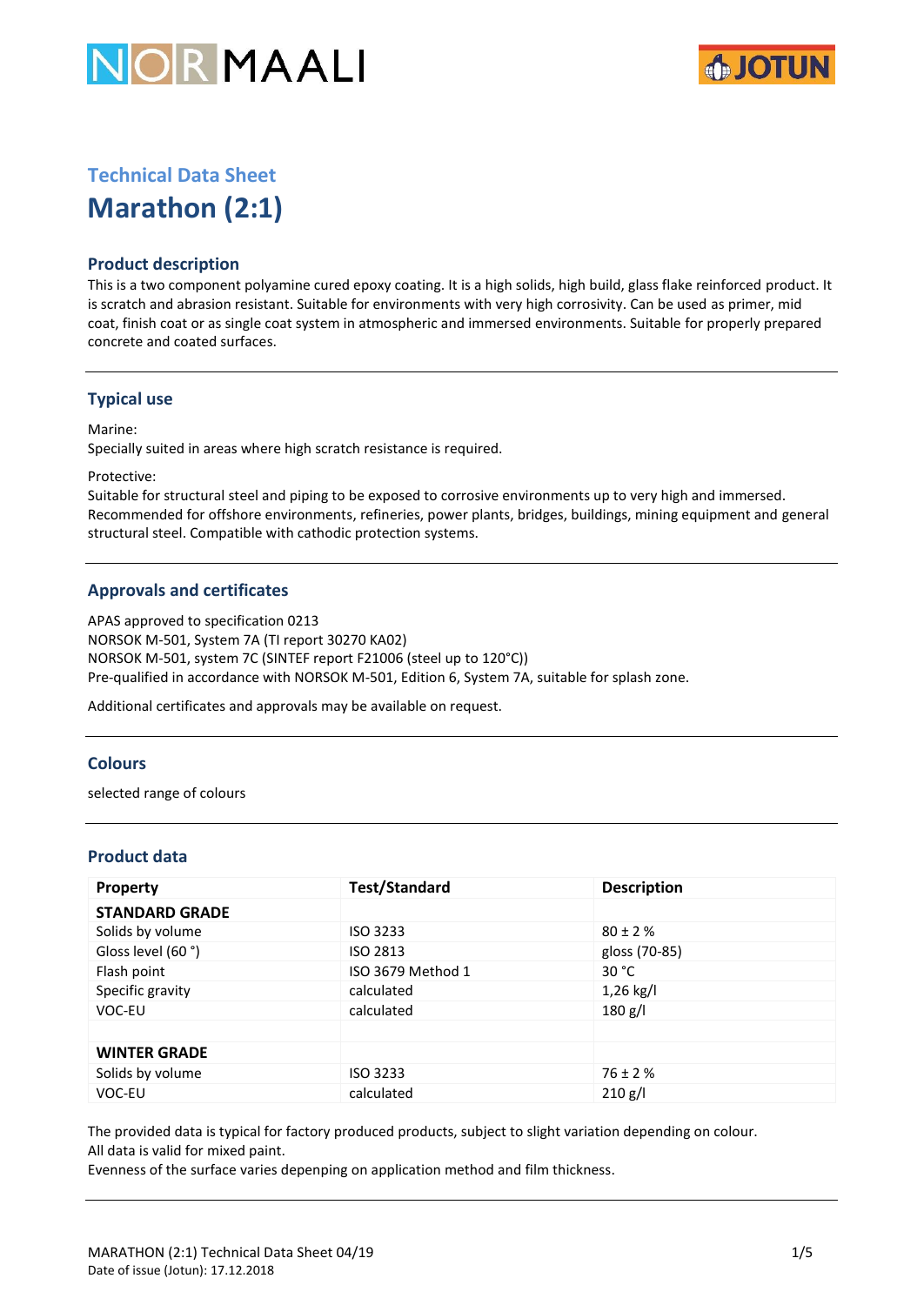



#### **Recommended film thickness per coat**

| <b>Film thickness and</b><br>spreading rate | Dry film thickness<br>$(\mu m)$ | Wet film thickness<br>(μm) | <b>Theoretical spreading</b><br>rate $(m2/I)$ |
|---------------------------------------------|---------------------------------|----------------------------|-----------------------------------------------|
| <b>STANDARD GRADE</b>                       |                                 |                            |                                               |
| Minimum                                     | 200                             | 250                        | 4,0                                           |
| Maximum                                     | 500                             | 625                        | 1,6                                           |
| Typical                                     | 250                             | 310                        | 3,2                                           |
|                                             |                                 |                            |                                               |
| <b>WINTER GRADE</b>                         |                                 |                            |                                               |
| Minimum                                     | 200                             | 270                        | 3,7                                           |
| Maximum                                     | 500                             | 670                        | 1,5                                           |
| Typical                                     | 250                             | 340                        | 3,0                                           |

# **Surface preparation**

To secure lasting adhesion to the subsequent product all surfaces shall be clean, dry and free from any contamination.

|                   | Surface preparation                                                                                                                                                                                                                    |                                                                                                                                                                                                                                        |  |
|-------------------|----------------------------------------------------------------------------------------------------------------------------------------------------------------------------------------------------------------------------------------|----------------------------------------------------------------------------------------------------------------------------------------------------------------------------------------------------------------------------------------|--|
| <b>Substrate</b>  | <b>Minimum</b>                                                                                                                                                                                                                         | Recommended                                                                                                                                                                                                                            |  |
| Concrete          | Minimum 4 weeks curing. Moisture<br>content maximum 5 %. Prepare the<br>surface by means of enclosed blast<br>shot or diamond grinding and other<br>appropriate means to abrade the<br>surrounding concrete and to remove<br>laitance. | Minimum 4 weeks curing. Moisture<br>content maximum 5 %. Prepare the<br>surface by means of enclosed blast<br>shot or diamond grinding and other<br>appropriate means to abrade the<br>surrounding concrete and to remove<br>laitance. |  |
| Coated surfaces   | Clean, dry and undamaged compatible<br>coating (ISO 12944-4 6.1)                                                                                                                                                                       | Clean, dry and undamaged compatible<br>coating (ISO 12944-4 6.1)                                                                                                                                                                       |  |
| Shop primed steel | Sa 2 (ISO 8501-1)                                                                                                                                                                                                                      | Sa 2 (ISO 8501-1)                                                                                                                                                                                                                      |  |

### **Application**

## **Application method**

The product can be applied by

Spray: Use airless spray

Brush: Recommended for stripe and small areas. Care must be taken to achieve the specified dry film thickness.

# **Product mixing ratio (by volume)**

| <b>STANDARD GRADE</b>              |         |
|------------------------------------|---------|
| Marathon (2:1) Comp. A             | 2 parts |
| Marathon (2:1) Comp. B             | 1 part  |
| <b>WINTER GRADE</b>                |         |
| Marathon (2:1) Comp. A             | 2 parts |
| Marathon (2:1) Wintergrade Comp. B | 1 part  |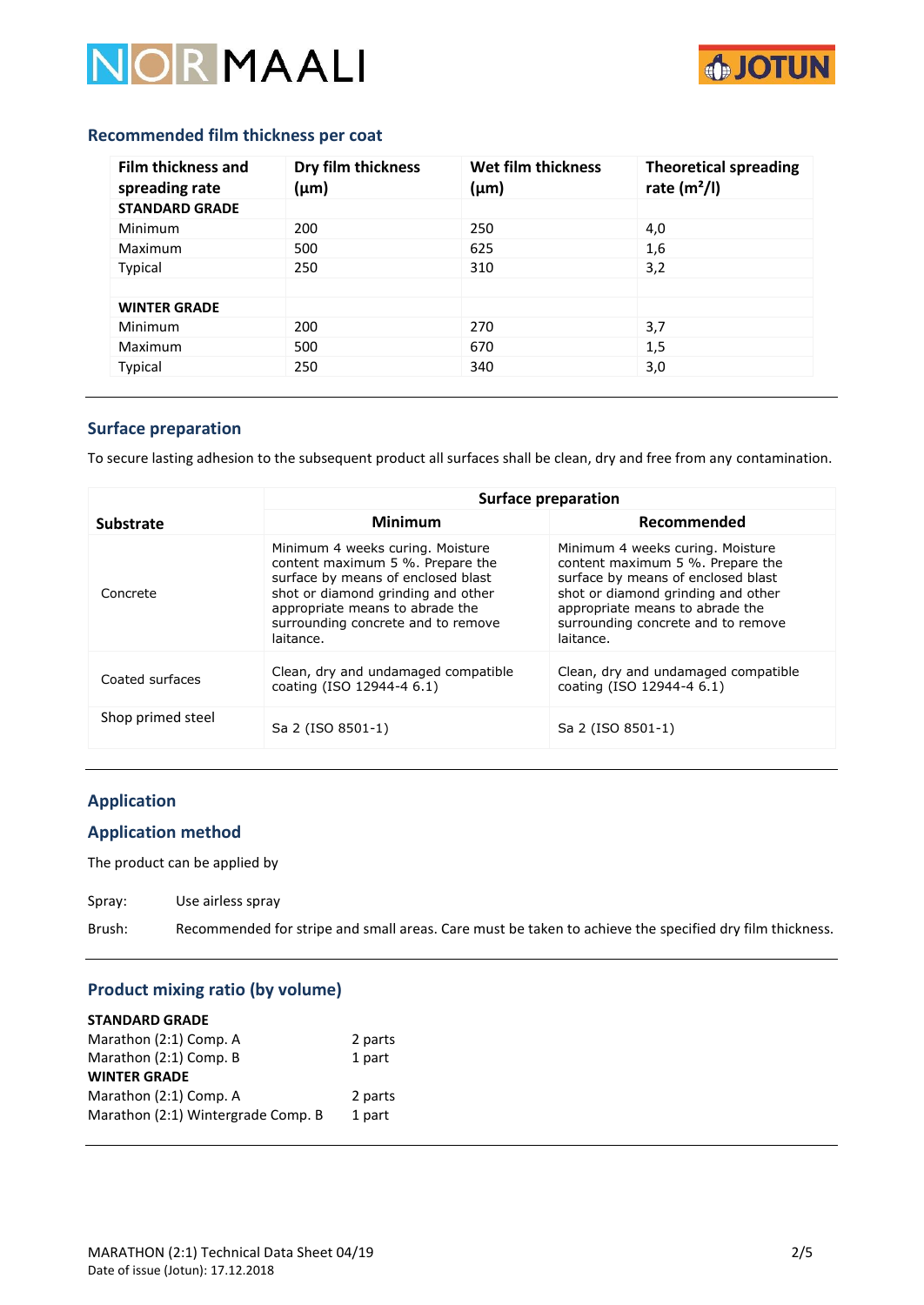



# **Thinner/Cleaning solvent**

Thinner: Jotun Thinner No. 17 (max 10%)

#### **Guiding data for airless spray**

Nozzle tip (inch/1000): 25 – 43 Pressure at nozzle (minium): 150 bar/2100 psi Filters (mesh): Remove filters

# **Drying and Curing time**

| Substrate temperature                      | $-5 °C$         | 5 °C            | 10 °C           | 23 °C           | 40 °C |
|--------------------------------------------|-----------------|-----------------|-----------------|-----------------|-------|
| <b>STANDARD GRADE</b>                      |                 |                 |                 |                 |       |
| Surface (touch) dry                        |                 |                 | 14 h            | 5.5h            | 3 h   |
| Walk-on-dry                                |                 |                 | 32 h            | 12 <sub>h</sub> | 6 h   |
| Dried to over coat, minimum                |                 |                 | 32 h            | 12 <sub>h</sub> | 6 h   |
| Dried to over coat, max. atmospheric       |                 |                 | 14d             | 10 <sub>d</sub> | 7 d   |
| Dried to over coat, max. water immersion   |                 |                 | 14 d            | 10 <sub>d</sub> | 7 d   |
| Dried to over coat, max. chemical exposure |                 |                 | 5 d             | 3d              | 2d    |
| Dried/cured for service                    |                 |                 | 14d             | 7 d             | 3 d   |
| <b>WINTER GRADE</b>                        |                 |                 |                 |                 |       |
| Surface (touch) dry                        | 20 h            | 12 <sub>h</sub> | 10 <sub>h</sub> |                 |       |
| Walk-on-dry                                | 40 h            | 16 h            | 12 <sub>h</sub> |                 |       |
| <b>WG-Comp. B is NOT recoated</b>          |                 |                 |                 |                 |       |
| Dried/cured for service                    | 21 <sub>d</sub> | 14 <sub>d</sub> | 10 <sub>d</sub> |                 |       |

Drying and curing times are determined under controlled temperatures and relative humidity below 85%, and within the DFT range of the product.

Surface (touch) dry: The state of drying when slight pressure with a finger does not leave an imprint or reveal tackiness. Dry sand sprinkled on the surface can be brushed off without sticking to or causing damage to the surface.

Walk-on-dry: Minimum time before the coating can tolerate normal foot traffic without permanent marks, imprints or other physical damage.

Dried to over coat, minimum: The shortest time allowed before the next coat can be applied.

Dried/cured for service: Minimum time before the coating can be permanently exposed to the intended environment/medium.

Dried/cured for immersion: Minimum time before the coating can be permanently immersed in sea water.

### **Induction time and Pot life**

| <b>Paint temperature</b> | 23 °C |
|--------------------------|-------|
| <b>STANDARD GRADE</b>    |       |
| Pot life                 | 1 h   |
| <b>WINTER GRADE</b>      |       |
| Pot life                 | 1 h   |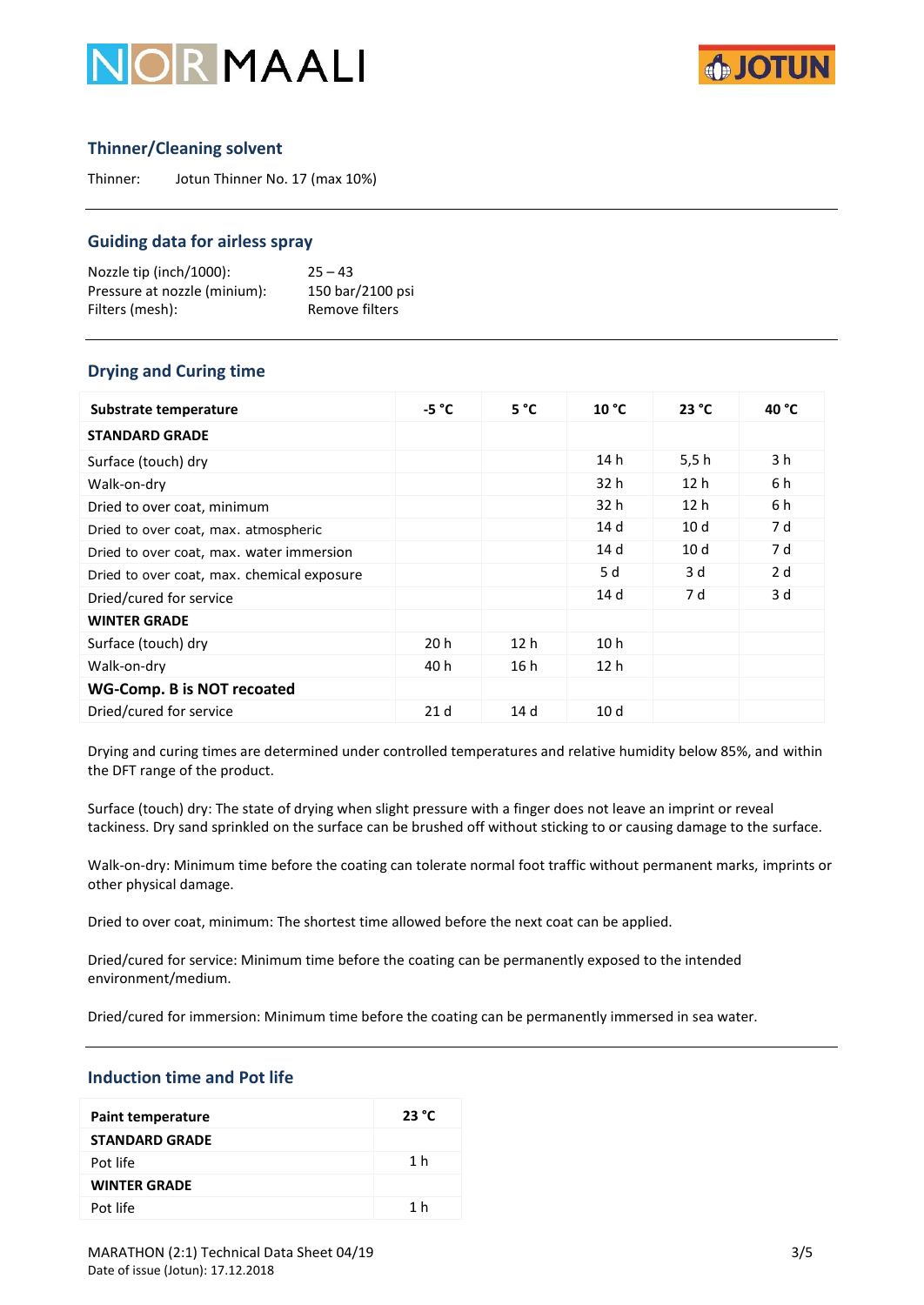



### **Heat resistance**

|                     | Temperature      |        |
|---------------------|------------------|--------|
|                     | <b>Continous</b> | Peak   |
| Dry, atmospheric    | 120 °C           | 120 °C |
| Immersed, sea water | 70 °C            | 80 °C  |

Peak temperature duration max. 1 hour.

The temperatures listed relate to retention of protective properties. Aesthetic properties may suffer at these temperatures.

Note that the coating will be resistant to various immersion temperatures depending on the specific chemical and whether immersion is constant or intermittent. Heat resistance is influenced by the total coating system. If used as part of a system, ensure all coatings in the system have similar heat resistance.

### **Product compatibility**

Depending on the actual exposure of the coating system, various primers and topcoats can be used in combination with this product. Some examples are shown below. Contact Jotun for specific system recommendation.

Previous coat: epoxy, zinc epoxy, inorganic zinc silicate

Subsequent coat: polyurethane, polysiloxane, epoxy, vinyl epoxy

#### **Packaging (typical)**

|                                    | Volume<br>(litres) | <b>Size of containers</b><br>(litres) |
|------------------------------------|--------------------|---------------------------------------|
| Marathon (2:1) Comp. A             | 12                 | 20                                    |
| Marathon (2:1) Standard Comp. B    | 6                  | 10                                    |
| Marathon (2:1) Wintergrade Comp. B | 6                  | 10                                    |

The volume stated is for factory made colours. Note that local variants in pack size and filled volumes can vary due to local regulations.

#### **Storage**

The product must be stored in accordance with national regulations. Keep the containers in a dry, cool, well ventilated space and away from sources of heat and ignition. Containers must be kept tightly closed. Handle with care.

# **Shelf life at 23 °C**

| Marathon (2:1) Comp. A             | $36$ month $(s)$ |
|------------------------------------|------------------|
| Marathon (2:1) standard Comp. B    | $36$ month $(s)$ |
| Marathon (2:1) wintergrade Comp. B | $36$ month $(s)$ |

In some markets commercial shelf life can be dictated shorter by local legislation. The above is minimum shelf life, thereafter the paint quality is subject to re-inspection.

#### **Caution**

This product is for professional use only. The applicators and operators shall be trained, experienced and have the capability and equipment to mix/stir and apply the coatings correctly and according to Jotun's technical documentation. Applicators and operators shall use appropriate personal protection equipment when using this product. This guideline is given based on the current knowledge of the product. Any suggested deviation to suit the site conditions shall be forwarded to the responsible Jotun representative for approval before commencing the work.